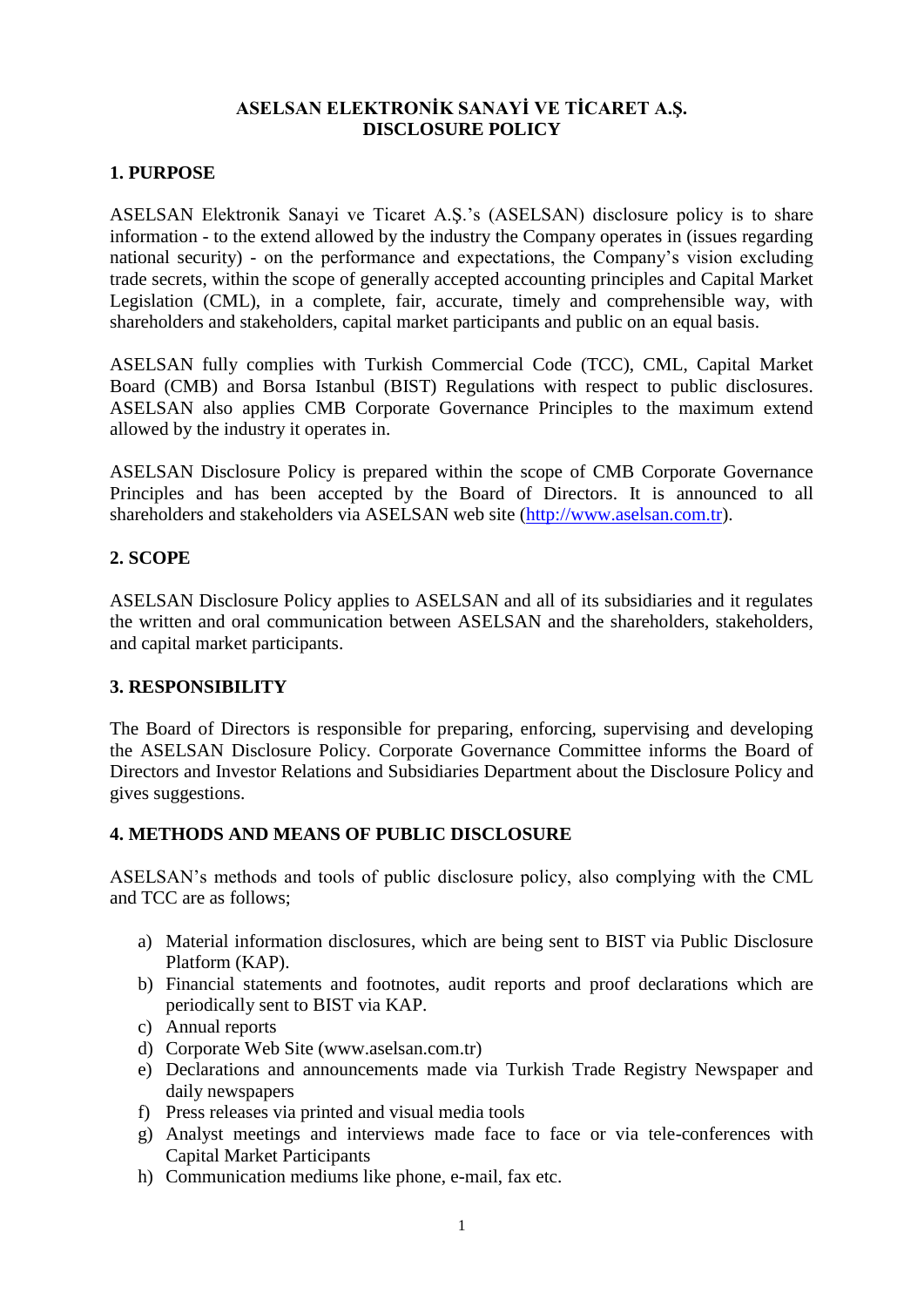#### **Authorized Individuals to Make Public Announcements**

Excluding the written disclosures mentioned above, authorized individuals and their authorization level to make public announcements are determined with respect to information to be announced. Any question or disclosures related to ASELSAN are answered by:

Chairman and Members of the Board of Directors Chief Executive Officer (CEO) Vice Presidents

in a written or oral way. Employees other than those stated above are not authorized to reply to written or oral information requests given by capital market participants. Such information requests are forwarded to Investor Relations Department.

#### **Public Disclosure of Material Circumstances**

Public disclosures of material circumstances are prepared by the Investor Relations Department upon the advice of the related departments under the coordination of the CFO. They are sent by the authorized electronic signatures of the two of the CEO and/or Vice Presidents to BIST and published on ASELSAN web page. The material circumstances are prepared on time, accurately, having comprehensible expressions not leading to misleading comments to be helpful to the persons and organizations that will benefit from that disclosure.

In case any ASELSAN employee detects disclosure of important and special information that has not disclosed before, he/she immediately reports this situation to Investor Relations Department. Then a public disclosure of this very material circumstance is prepared in accordance with CML and sent to BIST via KAP.

#### **Public Disclosure of Financial Statements**

The quarterly financial statements of ASELSAN are prepared within the scope of CML and comply with International Financial Reporting Standards (IFRS); they are audited independently and submitted to the approval of the Board of Directors after the Audit Committee. Then they are disclosed to public in Turkish and in English by submission to BIST via KAP with a Statement of Responsibility as affirmed by the authorized persons.

Quarterly and yearly financial statements of previous periods are available on ASELSAN web page.

#### **Corporate Web Site**

ASELSAN web site contains up to date information set by CMB Corporate Governance Principles. All disclosures of ASELSAN (past and current) can be easily accessed through the web page.

The information available on ASELSAN web page does not represent the announcement and material event disclosures regarding CML. All disclosures of ASELSAN can be accessed through the web page in Turkish and in English. All precautions are taken for the security of ASELSAN web page.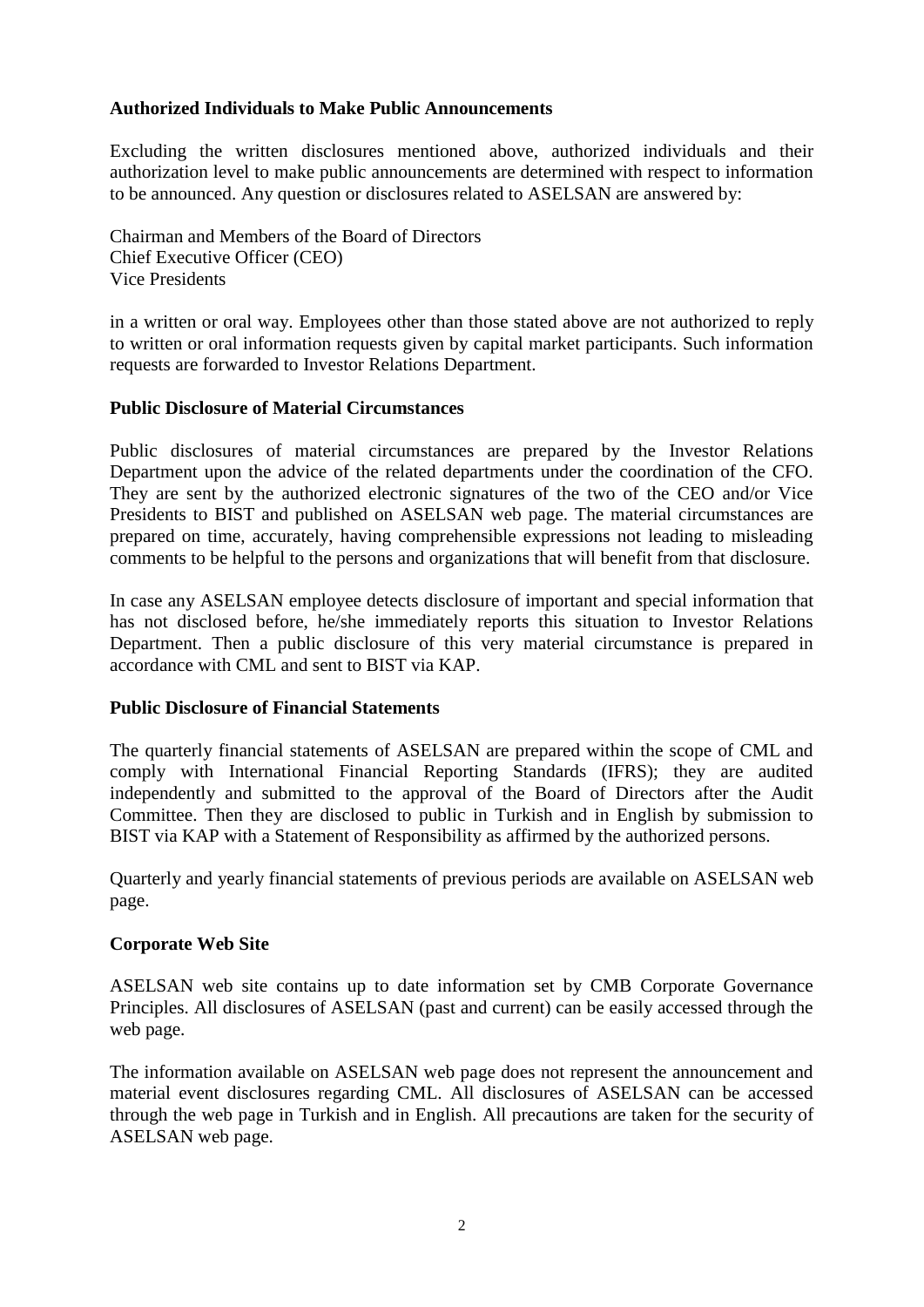The announcements for General Assembly meetings and their agendas and other information, documents and reports and means of participating in General Assembly meetings are clearly available on the web page. Activities for the development of ASELSAN web page are kept running.

#### **General Assembly Meetings**

Starting on the invitation date of the General Assembly Meeting, financial statements and reports, including the Annual Report, the proposal for dividend distribution, supplementary documents pertaining to the agenda, the current Articles of Association, the text of amendments, if any, to the Articles of Association are all made available to shareholders at ASELSAN Headquarters and ASELSAN web site for the convenience and open review of shareholders. The company drafts a clear agenda of the General Assembly Meeting to avoid any misunderstandings.

It has been sentenced by the 1527th artice of Turkish Commercial Code numbered 6102 that electronical attendance and voting at the general assembly are obligatory for companies quoted in the stock exchange. Within this context, ASELSAN general assembly meetings are being held both electronically and physically. The electronic attendance, proposals, comments and votes at the meeting are maintained by the electronic general assembly system supplied by Central Registry Agency.

During General Assembly meetings, the Annual Report, which was previously conveyed to shareholders, is presented. A brief presentation about ASELSAN's annual activities is made to the participants by the Chairman or by a member of Board of Directors. Questions from participants are answered.

### **The Annual Report**

The Annual Report is prepared according to international standards, CML and CMB Corporate Governance Principles. Upon the approval of the Annual Report by the Board of Directors, it is presented to shareholders and published in the Company web site. The Annual Report is sent to shareholders and stakeholders upon request. It can always be obtained from the Investor Relations Department.

### **Announcements and Notifications Made via Turkish Trade Registry Newspaper and Daily Newspapers**

As per the CMB Regulations, TCC and ASELSAN Articles of Association, all disclosures related to the General Assembly, amendments in the Articles of Association, capital increases and dividend distribution are published through both the Turkish Trade Registry Newspaper and daily newspapers.

#### **Disclosures to the Media**

Turkish Armed Forces Foundation (TAFF) is informed prior to disclosure to media and approval of the Board of Directors is taken at important situations. Press Meetings on any topic and/or announcement through Press Releases are subject to the instructions of the CEO.

The Press Meeting to be organized and/or the Press Release is announced to the media institutions by the Public Relations Department.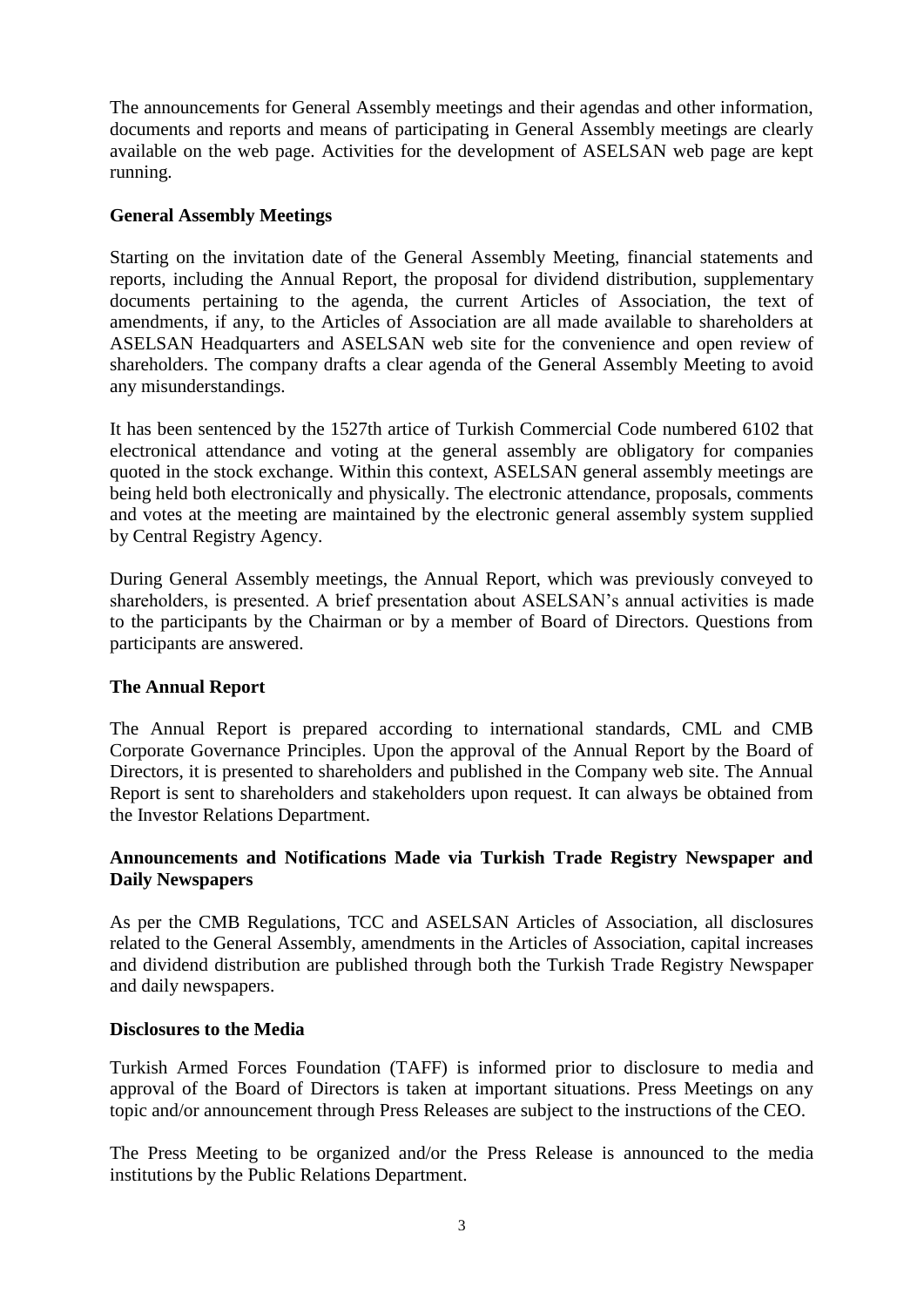The Press Release is also coordinated with CFO to see if the content complies with the CMB Communiqué on Principles Governing Public Disclosure of Material Circumstances. Upon the approval of the content of the Press Release by the CFO, the Release is presented for CEO approval. The approved Press Release is sent to media institutions by the Public Relations Department.

### **5. DETERMINATION OF THE PEOPLE WITH ADMINISTRATIVE RESPONSIBILITY AND FORMATION OF THE LIST OF PEOPLE WHO HAVE ACCESS TO INSIDER INFORMATION**

The persons with administrative responsibility are members of the Board of Directors, or persons who directly or indirectly access the insider information regularly, the persons who are authorized to make decisions that may affect ASELSAN's future growth and commercial goals, and the persons who are closely related with them. The managers those affiliates of ASELSAN that have a share in the consolidated results of the Company and relevant employees of TAFF are also considered among people who have access to insider information.

People in the list of those who have access to insider information are informed regularly by Investor Relations Department regarding their being on the list for the protection of the insider information for the assurance of their compliance with the privacy rules and the Silent Period and that they are obliged to publicly announce their transactions regarding capital market instruments. ASELSAN signs a confidentiality agreement with the institutions which need the insider information while performing their duties or use the information in the name and on account of the Company and from which it receives services such as consultancy, translation or rating and puts these institutions under the liability to keep the information confidential.

The list of people who have access to insider information are electronically recorded in Central Registry Agency. The printed list is kept at the Company. In case there is a change in the list, the necessary revision is made in at most two workdays.

### **6. DISCLOSURE OF INSIDER INFORMATION**

In case there is a change regarding the insider information or the subjects related to that information that was previously announced, or they are learned by outsiders, they shall be publicly announced by ASELSAN.

If it is realized that ASELSAN employees have unintentionally shared insider information with third parties and it is certain that information confidentiality can not be maintained, a material event disclosure is made by ASELSAN pursuant to the Capital Market Board legislation.

In case there is a change in ASELSAN's main shareholders' or substantial affiliates and subsidiaries' operations, their financial structure and management/capital relationship that has a significant effect on ASELSAN's operations, financial or management/capital structure, ASELSAN publicly announces this event.

A public announcement is made by that person if; the insider information is learned by a person beyond the knowledge of ASELSAN, who is directly or indirectly has 10% or more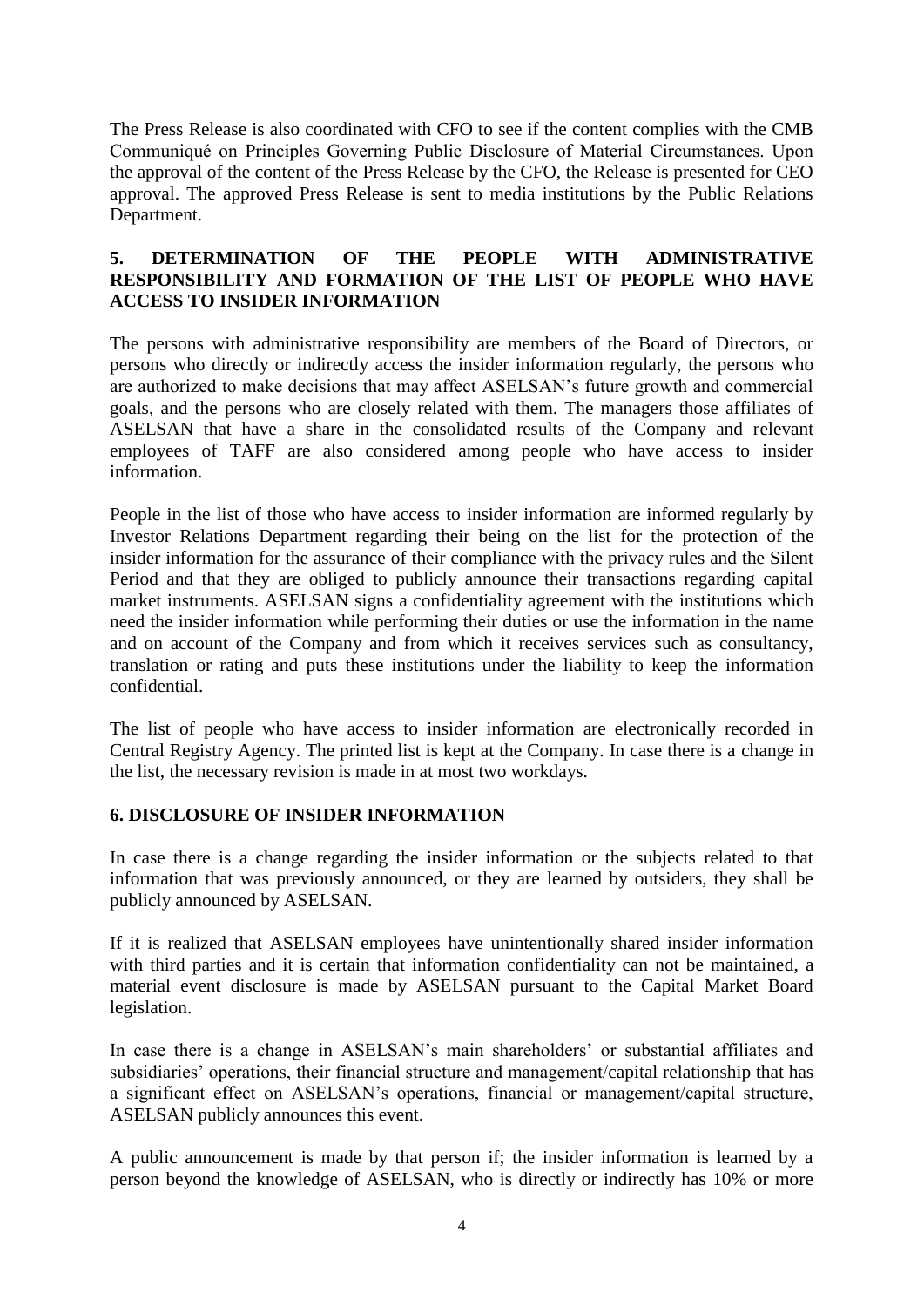share in ASELSAN's total voting rights or capital or, apart from that has 10% or more privileged shares that brings the right to choose or nominate members of Board of Directors.

A material event disclosure shall be made on KAP; before the announcemenet or simultaneously, if subjects regarding material events, including forward looking statements, will be announced publicly through media, press or other communication channels; and immediately if the relevant issues have been inadvertently announced in an open-to-public meeting.

## **7. DEFERRING PUBLIC DISCLOSURE OF THE INSIDER INFORMATION**

Insider information is the kind of information not yet revealed to the public, which may affect the value of the capital market instrument and influence the investors' investment decisions. In order to prevent any negative influence to the legal rights or interest of ASELSAN, the decision for the deferment of public disclosure of the insider information is taken by the Board of Directors and/or CEO. During the deferment period, the persons, who have access to this insider information, are responsible for protecting it. The precautions to protect insider information are taken by CEO. The public disclosure along with the deferment decision and its reason is made as soon as the reasons for deferment disappear.

In case the event that is the subject of the deferred insider information does not take place, it may not be publicly announced.

The effect of deferring on protecting ASELSAN's legitimate interests, the fact that deferring does not involve the risk of deceiving investors, along with the precautions taken in order to keep confidentiality of the information during the deferring period shall be settled by a Board of Directors resolution, or if a person is authorized by Board of Directors, the written approval of the authorized person shall be taken about the mentioned issues.

## **8. İÇSEL BİLGİNİN KAMUYA AÇIKLANMASINA KADAR GİZLİLİĞİNİN SAĞLANMASINA YÖNELİK TEDBİRLER**

ASELSAN places great importance on its employees' obedience of the rules for the use of insider information.

All employees that have access to insider information have to sign a declaration stating that they have read the communiqué and guide regarding information abuse -prepared by CMBand that they accept and undertake that if they act against relevant legislation they may be subject to penalty of law and they are fully responsible. Investor Relations Department is responsible of gathering and keeping the list of people who have access to insider information that shall be submitted to CMB if demanded, keeping the list up-to-date, and recording it on Central Recording System. Additionally, informative messages are sent to all employees in the list regularly every six months, in order to remind the relative legislation and to emphasize the importance of this issue.

The employees are informed about regulations and directives about the protection of insider information through "ASELSAN Ethical Principles and Code of Conduct" and security briefings. ASELSAN employees protect any kind of information acquired during the course of employment that can be regarded as commercial secret.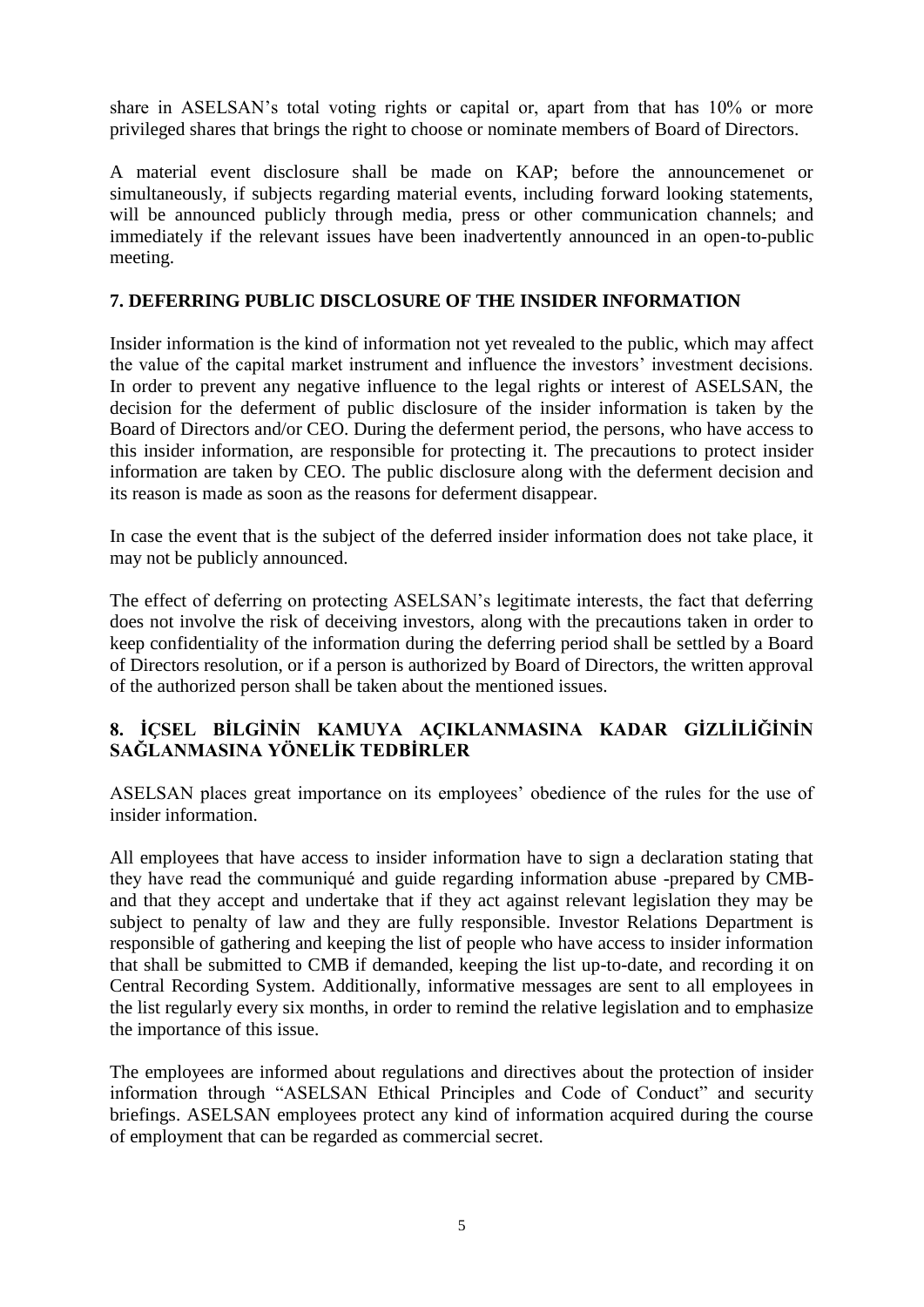All employees are required to protect such information during and after their employment with the company. They do not use such information directly or indirectly. Employees at ASELSAN are prohibited from engaging in activities that would generate commercial gains from trading shares of ASELSAN based on insider information obtained during the course of their employment.

## **9. COMMUNICATION WITH CAPITAL MARKET PARTICIPANTS**

In ASELSAN, Investor Relations Department has been formed in order to manage and conduct the relations with both present and potential investors regularly, to respond to the questions of investors as effectively as possible, to carry out initiatives aimed at enhancing and increasing corporate value.

Interviews with capital market participants are part of the development of investor relations program. However, ASELSAN will not reveal new information, will not update current information and will not announce any undisclosed insider information that may affect ASELSAN share price and investor decisions.

Reports and presentations for informative meetings or press releases are published via ASELSAN web site especially for the access of small investors. Such web site sharing is disclosed publicly.

### **10. PROCEDURES REGARDING THE NEWS IN MEDIA**

#### **Tracking Mechanism**

The news flow through internet, press and mass media is monitored with the contracted media agency. Besides ASELSAN is the subscriber to other data vendors and concerned news are being monitored via that channel as well. If the content of the news is considered as a requirement for a regulatory disclosure by the office of the CEO, such disclosure is made.

### **Market Rumors**

ASELSAN, as a principle, does not comment on market rumors about itself. The Company may, however, respond to rumors in certain circumstances including upon request by CMB and/or ISE or if ASELSAN management decides that such response is necessary and appropriate.

If there are news or rumors about ASELSAN; which will be announced via media, press or other communication channels for the first time, or which are different than information disclosed previously and which is significant by means of affecting value/price of capital market instruments or the investment decisions of investors; pursuant to the CMB legislation, an explanation whether they are accurate or sufficient shall be publicly announced. The comments, analyses, evaluations and forecasts about ASELSAN, which are based on publicly announced information, are out of this context.

### **11. FORWARD LOOKING STATEMENTS**

Within the framework of ASELSAN Disclosure Policy, ASELSAN may make forward looking statements. Such statements can only be made by authorized individuals to make public announcements upon the approval of the Board of Directors and/or CEO and for at most four times a year. However, if there is a significant change in forward looking